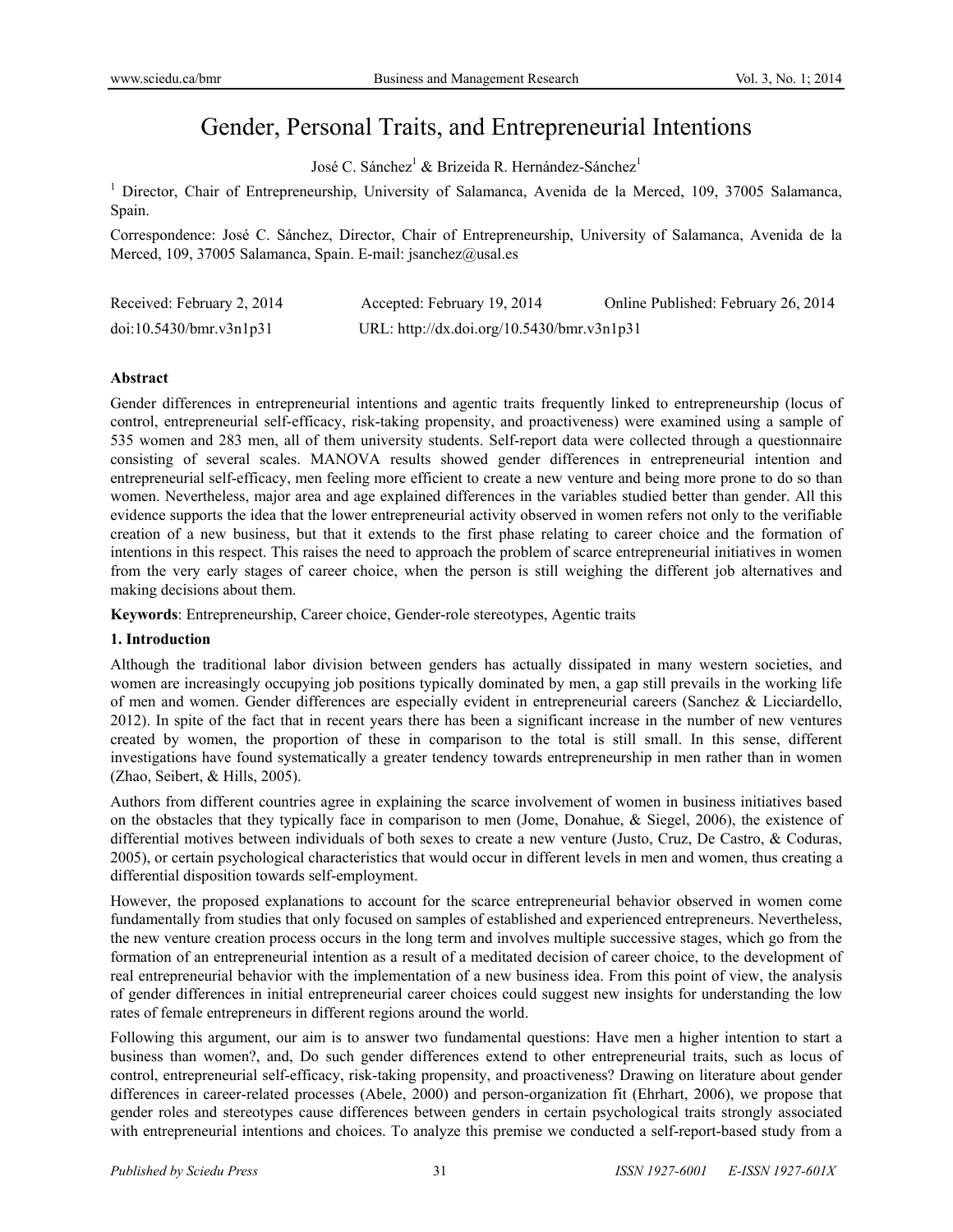sample of university students involved in career choice processes, in order to analyze gender differences in entrepreneurial intentions and traits.

#### *1.1 Gender Differences in Entrepreneurial Intentions and Traits*

The intention to start a new business represents the first step in the entrepreneurial sequence. Intentions capture the motivational factors affecting a specific behavior, and show the individual's predisposition for undertaking such behavior. That is why, in psychological literature (Ajzen, 1991), intentions appear as a good predictor of planned behavior. The creation of a new company demands time and implies considerable planning. It is difficult to imagine the creation of a business merely as a response to a stimulus and not as a planned decision involving some degree of cognitive processing. Thus, entrepreneurial behavior is precisely the type of planned behavior for which intention models are ideally suitable (Krueger, Reilly, & Carsrud, 2000).

Several authors have argued that the agentic traits of internal locus of control, entrepreneurial self-efficacy, risk-taking propensity, and proactiveness not only differentiate between entrepreneurs and non-entrepreneurs, but they also influence the intention to start a business. In the first place, internal locus of control implies a high perception of control and feasibility in relation to specific behavior, which is a powerful predictor of intention (Shapero & Shokol, 1982). That is why internal locus of control has frequently been linked to the development of entrepreneurial intentions (Krueger, 1993).

Also, self-efficacy perceptions seem to be very helpful in understanding planned and intentional behavior, given their influence in the formation of intentions by situational perceptions of feasibility (Krueger, 2000). The level of self-efficacy predicts career choice and occupational interests, including the entrepreneurial option. People avoid careers and environments which they believe exceed their capacities, and undertake careers for which they consider themselves capable (Krueger & Dickson, 1994). In this sense, one might argue that individuals should be inclined to develop entrepreneurial careers whenever they judge themselves to have the skills needed to cope with the requirements of such an environment (Krueger & Brazeal, 1994). In fact, in recent years, some research studies have successfully demonstrated the predictive power of entrepreneurial self-efficacy beliefs in relation to the formation of entrepreneurial intentions, both through their direct influence over them and through their association with other variables (Sánchez, Lanero, & Yurrebaso, 2005; Segal, Borgia, & Schoenfeld, 2005).

Third, since entrepreneurial initiative involves considerable risk and uncertainty, those individuals with a greater dispositional tendency to tolerate and get involved in risky situations will consider entrepreneurship as a very attractive alternative in their career decision making, and so they will be more likely to develop the intention to start a new venture. Thus, we can predict that the individuals most prone to risk will perceive entrepreneurial behavior as very desirable, which is a relevant condition for entrepreneurial intentions development. It has also been found that risk propensity is positively associated with self-employment intentions through its influence on certain predictors of these intentions, such as entrepreneurial self-efficacy (Zhao et al., 2005) and a positive attitude towards entrepreneurial behavior (Lüthje & Franke, 2003).

Finally, considering that the prototypical traits of proactive personalities (such as orientation to action and change, perseverance, and identification of and acting on opportunities) are critical for the entrepreneurial initiatives development, proactiveness seems to have great implications for self-employment status choice and entrepreneurial intentions formation . In fact, Crant (1996) found that entrepreneurial intentions were positively associated with having a proactive personality. This type of personality orientation has also been mentioned an important precursor to entrepreneurial intentions and potential (Sánchez et al. 2005).

As we have previously noted, the evidence suggests that men commonly show agentic traits, whereas women manifest communal traits to a great extent. Since the four psychological dimensions examined are examples of agentic traits, we predict that they will be more characteristic of men than of women, as a result of a process of accommodation to distinctive gender roles and stereotypes.

## *1.2 Major Area and Age*

The analysis of the relationship between gender and entrepreneurial intentions and traits requires taking into account other individual dimensions that could affect such variables. For instance, it has been observed that educational background plays an important role in the development of entrepreneurial intentions (Wasylow, Mellot, & Martin, 2006). Furthermore, men students are the majority in Technical and Experimental Sciences, which offer high possibilities for self-employment; whereas women choose predominantly Social and Health majors, which are more oriented to wage employment. From this view, major area represents a critical control variable in this study, since it could be confounded with gender in explaining entrepreneurial intentions and traits.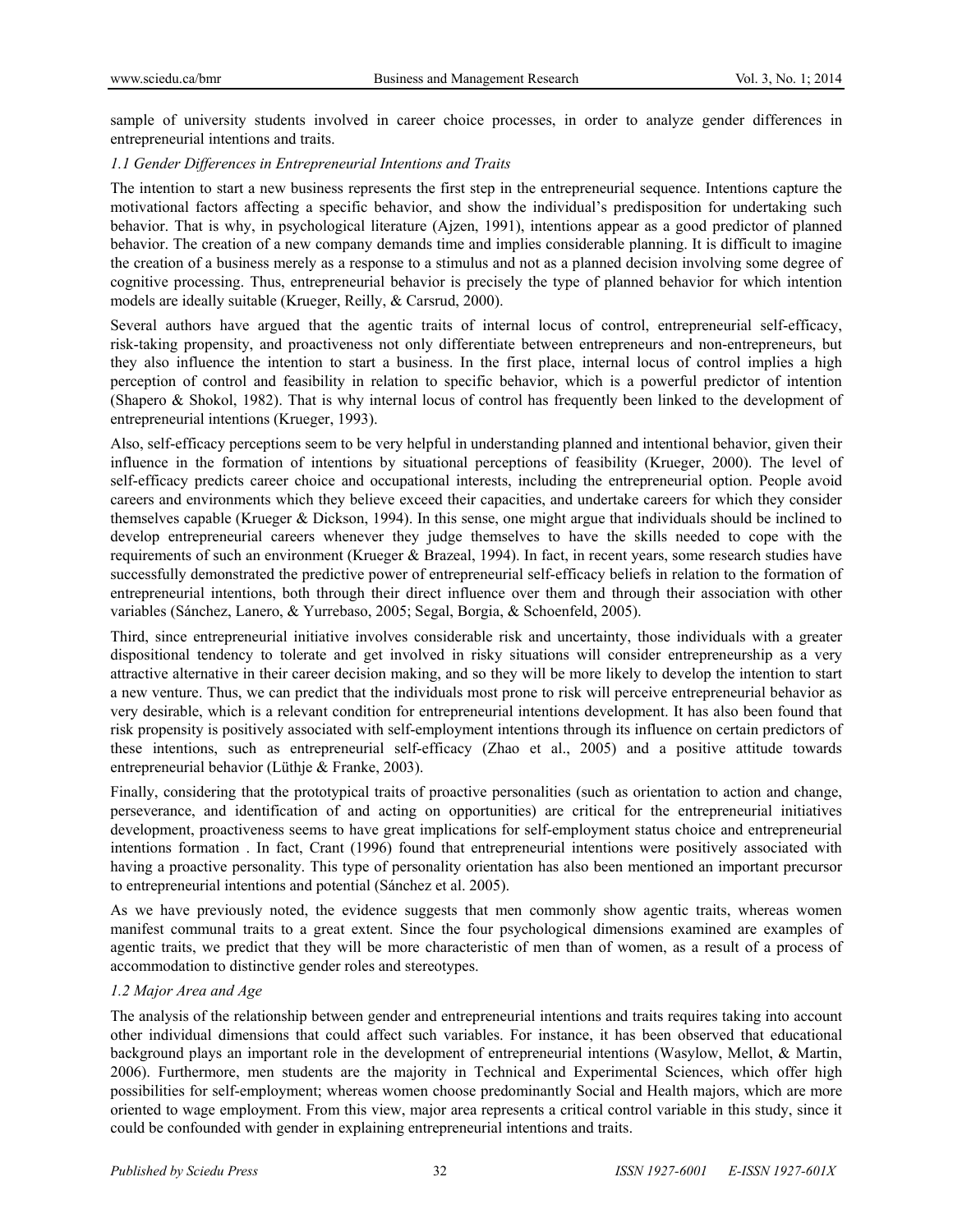Age is another variable highly related to the dimensions of this study. In several countries, early-stage entrepreneurial activity is most prevalent in the 25-34 years-old age group (Allen et al., 2006). For this reason, the older students could have a higher entrepreneurial intention than their younger counterparts. On the other hand, studies have found age differences in personality and other psychological dimensions, individuals aged between 20 and 30 being a group of special change because of the natural processes of psychological maturity (De Miguel, 2005). Hence, age could be confounded with gender and it is necessary to control for its effects on entrepreneurial intentions and traits.

According to the dual-process model (Abele, 2000) and the person-organization fit perspective (Cable & Judge, 1996), we propose that gender affects entrepreneurial intentions and traits, and that the differences between the sexes in entrepreneurial career choice are associated with the fit level of men's and women's personal characteristics with the entrepreneurial requirements. Specifically, we propose two hypotheses:

*Hypothesis 1.* After controlling for major area and age, men will have a higher level of entrepreneurial intention than women.

*Hypothesis 2.* After controlling for major area and age, men will have higher levels than women on:

(2a) locus of control; (2b) entrepreneurial self-efficacy; (2c) risk-taking propensity; and (2d) proactiveness.

# **2. Method**

# *2.1 Sample*

Data was collected from 818 participants (34.6% males and 65.4% females), aged between 18 and 26 years old, and with a mean age of  $21.67$  ( $SD = 2.18$ ). 48% of the participants were aged between 18 and 21, and the remaining 52% were aged between 22 and 26 years old. The sample was comprised of university students from different knowledge areas, with a predominance of Social Sciences (31.4%), Business and Economic Sciences (25.3%), Technical Sciences (15.3%), Humanities (9.2%), Educational Sciences (9.1%), Experimental Sciences (4.6%), Health Sciences (3.2%), and Legal Sciences (1.9%). Using a sample of students allows us to work with people actually involved in processes of occupational career choice (Krueger et al., 2000) and, in accordance with our research aims, makes it possible to study gender differences in the antecedents of entrepreneurial intentions.

The sample of women comprised 535 participants with a mean age of 21.58 (*SD* = 2.06). 50.8% of participants were aged between 18 and 21, and the remaining 49.2% were aged between 22 and 26 years old. The distribution of the sample of women by major areas was:  $42.6\%$  Social Sciences,  $22.2\%$  Business and Economic Sciences,  $9.1\%$ Technical Sciences, 8.7% Educational Sciences, 8.2% Humanities, 3.8% Health Sciences, 3% Experimental Sciences, and 2.3% Legal Sciences.

The sample of men was comprised of 283 participants with a mean age of 21.85 (*SD* = 2.38). 42.8% of the men were aged between 18 and 21, and 57.2% were between 22 and 26 years old. The distribution of the sample of men by major areas was: 31% Business and Economic Sciences, 27.1% Technical Sciences, 11.2% Humanities, 10.1% Social Sciences, 9.7% Educational Sciences, 7.6% Experimental Sciences, 2.2% Health Sciences, and 1.1% Legal **Sciences** 

## *2.2 Instruments*

Data was collected by administering questionnaires to the total sample, by experts in programmed classes. All the subjects voluntarily answered the questionnaire, which consisted of different sections and scales which will now be described. The time period during which the survey took place was from October to December.. Reliabilities of scales assessed by Cronbach's alpha are shown in Table 1.

*Entrepreneurial intention*. In line with Krueger et al. (2000), we used a single item measure of the intention to start a business. We evaluated this by asking the participants to indicate their intention to start their own business in the next five years on a Likert type scale from 0 (low intention) to 10 (high intention). The items were averaged to form an overall measure.

*Locus of control*. The study posed 20 items adapted from previous research (Hoffman, Novak, & Schlosser, 2003), referring to individuals' expectancies for internal versus external control of reinforcement. Examples of items are: "In general, whatever happens in my life will be closely related to what I do", or "Whatever happens in my life has to do with luck" (inverted item). Participants answered on a Likert type scale from 0 (totally in disagreement) to 5 (totally in agreement). The items were averaged to form an overall measure.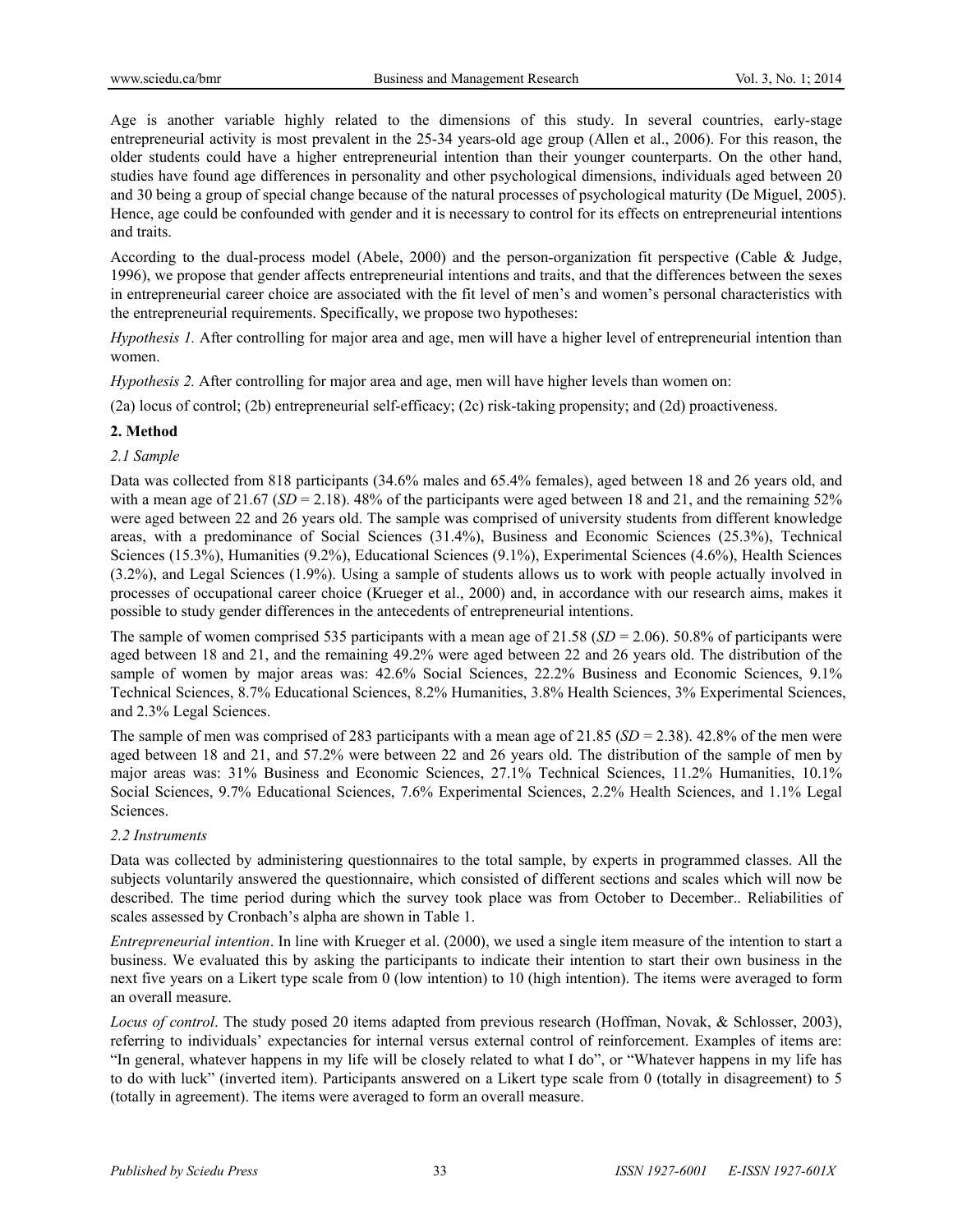*Entrepreneurial self-efficacy*. We used the Entrepreneurial Self-efficacy Scale by De Noble, Jung, & Ehrlich (1999), which measures the belief of a person in his/her own abilities to carry out the tasks required for creating a business. The scale is composed of 23 items and participants express whether they feel able or not to do what is indicated in each item. Scores range from 1 to 10, ranging from "completely incapable" to "perfectly able". Examples of items are: "I can see new market opportunities for new products and services", or "I can develop and maintain favorable relationships with potential investors". An overall score is obtained by averaging the 23 items.

*Risk-taking propensity*. A reduced version of the Risk Orientation Questionnaire (ROQ) was used (Rohrmann, 1997), which evaluates the general tendency of the person to assume risks based on a series of items about the propensity to and avoidance of risky situations. In total, participants answered eight items referring to risk-facing and attitudes towards risk decisions. Examples of items are: "Even when I know that my chances are limited I try my luck", or "I am quite cautious when I make plans and when I act on them" (inverted item). Answers were categorized in a Likert type scale ranging from 0 (totally in disagreement) to 5 (totally in agreement). The eight items were averaged to form an overall measure.

*Proactiveness.* We used a reduced version of the Proactive Personality Scale (Seibert, Kraimer, and Crant, 2001). The adapted 10 items assessed the participants' agreement or disagreement with a series of statements referring to typical actions of proactive people such as opportunity identification, using a 5-point Likert scale from 0 (totally in disagreement) to 5 (totally in agreement). Examples of items are: "I am constantly on the lookout for new ways to improve my life", or "I am great at turning problems into opportunities". An overall score was obtained by averaging the 10 items.

*Control variables.* To control for major area, participants were asked to report their college major, and answers were coded. Also, participants were asked to report their age, and answers were coded in the following manner to create a categorical variable:  $1 =$ younger group (18-21 years old);  $2 =$  older group (22-26 years old).

# **3. Results**

First of all, we ran two chi-square analyses to determine whether major area and age group were confounded with gender. To examine gender differences in major area we carried out a 2 (gender) × 8 (major area) chi-square analysis. This analysis was significant,  $\chi^2(7, N = 818) = 117.72$ ,  $p < .001$ . Men were more likely than women to be studying Business and Economic Sciences (31% and 22.2%, respectively), Technical Sciences (27.1% and 9.1%), Humanities (11.2% and 8.2%), Educational Sciences (9.7% and 8.7%), and Experimental Sciences (7.6% and 3%). In contrast, women were more likely than men to be coursing Social Sciences (42.6% and 10.1%, respectively), Health Sciences (3.8% and 2.2%), and Legal sciences (2.3% and 1.1%). We ran a second 2 (gender)  $\times$  2 (age group) chi-square analysis to examine gender differences in age group. This analysis was also significant,  $\chi^2(1, N = 818) = 4.53$ ,  $p < .05$ according to Yates' correction for continuity. Men were more likely than women to be aged between 22 and 26 years old (57.2% and 49.2%, respectively), whereas women were more likely than men to be aged between 18 and 21 (50.8% and 42.8%, respectively). These results suggest that major area and age group are confounded with gender in this study and it is necessary to include them as control variables in the analyses. Table 1 presents the means, standard deviations, alpha coefficients, and intercorrelations of the study variables. Regardless of gender, mean scores in entrepreneurial intentions and traits were relatively low in the total sample.

| Variable                                                |                  | 2                | 3                | 4                | 5      | 6                                                             |           |
|---------------------------------------------------------|------------------|------------------|------------------|------------------|--------|---------------------------------------------------------------|-----------|
| 1. Entrepreneurial intention                            |                  |                  |                  |                  |        |                                                               |           |
| 2. Locus of control                                     | $.12^{b}$        | (76)             |                  |                  |        |                                                               |           |
| 3. Entrepreneurial self-efficacy                        | $.19^{b}$        | .30 <sup>b</sup> | (.88)            |                  |        |                                                               |           |
| 4. Risk-taking propensity                               | $.13^{b}$        | 29 <sup>b</sup>  | .31 <sup>b</sup> | (.71)            |        |                                                               |           |
| 5. Proactiveness                                        | .22 <sup>b</sup> | .33 <sup>b</sup> | .50 $^{\rm b}$   | .45 <sup>b</sup> | (.78)  |                                                               |           |
| 6. Gender                                               | $-.09a$          | $-.01$           | $-.04$           | $-.02$           | $-.06$ |                                                               |           |
| 7. Major area                                           | .04              | .04              | $-.08a$          | .06              | .03    | $-.03$                                                        |           |
| 8. Age group                                            | $-.01$           | $-.01$           | .07 <sup>a</sup> | .02              | .01    | $-14^{b}$                                                     | $-14^{b}$ |
| Mean                                                    | 2.61             | 3.30             | 4.99             | 2.73             | 3.31   | --                                                            |           |
| <b>Standard Deviation</b>                               | 2.37             | .59              | 1.64             | .61              | .58    |                                                               |           |
| Cronbach's alphas are in parentheses. $a_{p} < .05$ ; b |                  |                  |                  |                  |        | $n \leq 0.01$ . Scores of entrepreneurial intention. locus of |           |

Table 1. Means, Standard Deviations, Reliabilities, and Correlations of Study Variables

Cronbach's alphas are in parentheses.  $a \neq 0.05$ ;  $b \neq 0.01$ . Scores of entrepreneurial intention, locus of control, risk-taking propensity, and proactiveness range from 0 to 5; scores of entrepreneurial self-efficacy range from 0 to 10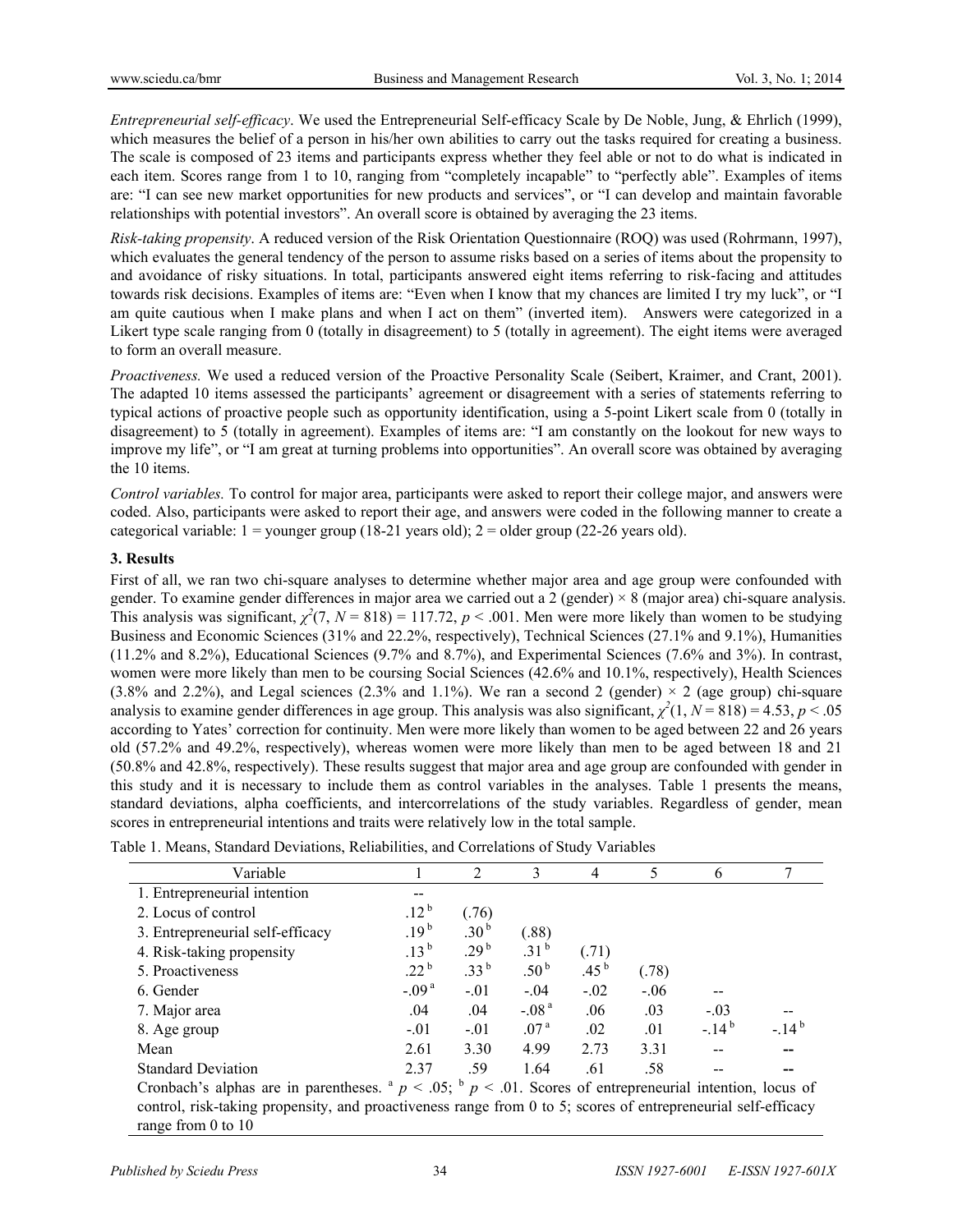In accordance with hypotheses 1 and 2, we carried out a three-way between-subjects factorial MANOVA to assess the existence of significant differences in entrepreneurial intentions and traits between genders, after controlling for major area and age group. Gender, major area, age group, and the interactions between them served as independent variables, and the dependent variables were entrepreneurial intention, locus of control, entrepreneurial self-efficacy, risk-taking propensity, and proactiveness. Table 2 contains the means and standard deviations of the individual variables by gender, major area, and age group.

|                                       | Dimensions              |                 |          |       |                            |        |             |       |               |       |
|---------------------------------------|-------------------------|-----------------|----------|-------|----------------------------|--------|-------------|-------|---------------|-------|
|                                       |                         | Entrepreneurial | Locus of |       | Entrepreneurial            |        | Risk-taking |       | Proactiveness |       |
| Samples (n)                           | intention <sup>ab</sup> |                 | control  |       | self-efficacy <sup>a</sup> |        | propensity  |       |               |       |
| Gender                                |                         |                 |          |       |                            |        |             |       |               |       |
| Men (249)                             | 3.09                    | (2.56)          | 3.31     | (.60) | 5.15                       | (1.61) | 2.76        | (.65) | 3.39          | (.58) |
| <b>Women</b> (483)                    | 2.62                    | (2.36)          | 3.30     | (.60) | 4.95                       | (1.62) | 2.73        | (.59) | 3.30          | (.58) |
| <b>Business and Sciences</b><br>(189) | 2.87                    | (2.39)          | 3.25     | (.55) | 5.20                       | (1.54) | 2.73        | (.65) | 3.38          | (.57) |
| Humanities (61)                       | 2.08                    | (2.68)          | 3.15     | (.67) | 4.96                       | (1.85) | 2.73        | (.64) | 3.29          | (.73) |
| Social Sciences (242)                 | 2.78                    | (2.33)          | 3.40     | (.61) | 5.04                       | (1.59) | 2.73        | (.57) | 3.25          | (.56) |
| Experimental Sciences (31)            | 1.45                    | (2.19)          | 3.35     | (.47) | 4.74                       | (1.71) | 2.70        | (.62) | 3.24          | (.73) |
| Technical Sciences (106)              | 3.02                    | (2.59)          | 3.22     | (.67) | 5.17                       | (1.76) | 2.77        | (.66) | 3.48          | (.53) |
| Legal Sciences (14)                   | 4.00                    | (3.37)          | 3.53     | (.62) | 4.22                       | (1.49) | 2.54        | (.64) | 3.26          | (.73) |
| Health Sciences (22)                  | 3.27                    | (1.93)          | 3.23     | (.47) | 4.28                       | (1.15) | 2.54        | (.43) | 3.23          | (.53) |
| Educational Sciences (67)             | 2.47                    | (2.31)          | 3.31     | (.51) | 4.78                       | (1.52) | 2.89        | (.62) | 3.33          | (.53) |
| Age group                             |                         |                 |          |       |                            |        |             |       |               |       |
| 18-21 (356)                           | 2.81                    | (2.35)          | 3.30     | (.55) | 4.93                       | (1.53) | 2.73        | (.60) | 3.31          | (.56) |
| 22-26 (376)                           | 2.75                    | (2.53)          | 3.31     | (.64) | 5.11                       | (1.69) | 2.75        | (.62) | 3.34          | (.60) |

Table 2. Means of individual variables by gender, major area, and age group

Standard deviations are shown in parentheses. <sup>a</sup> Denotes differences between men and women. <sup>b</sup> Denotes differences between Experimental Sciences and Business and Economic Sciences, Technical Sciences, and Legal Sciences

In the first place, the multivariate effect of gender was significant, indicating significant differences in entrepreneurial intentions and traits between men and women,  $F (5, 700) = 2.81, p < .05, \chi^2 = .98$ , by Wilk's lambda criterion. Analyses of variance (ANOVA) on each dependent variable were conducted as follow-up test to the MANOVA. The univariate main effect of gender was significant for entrepreneurial intention, *F* (27, 704) = 11.44, *p*   $< .001$ , with men scoring higher than women (Men,  $M = 3.09$ ,  $DT = 2.56$ ; Women,  $M = 2.62$ ,  $DT = 2.36$ ), as is shown in Table 2. This result confirms our hypothesis 1. There was also a univariate effect of gender on entrepreneurial self-efficacy,  $F(27, 704) = 3.90$ ,  $p < .05$ . As is shown in Table 2, again men scored higher than women (Men,  $M =$ 5.15,  $DT = 1.61$ ; Women,  $M = 4.95$ ,  $DT = 1.62$ ). These results partially support our hypothesis 2 in the sense that, according to what was expected, men showed greater levels of entrepreneurial self-efficacy than women did, but otherwise, there were no gender differences in locus of control, risk-taking propensity, and proactiveness.

Secondly, the multivariate effect of major area was also significant in the MANOVA, indicating that participants in different major areas differed based on the set of entrepreneurial variables analyzed,  $F(35, 2947) = 1.63$ ,  $p < .05$ ,  $\chi^2$ = .92, by Wilk's lambda criterion. ANOVAs on each dependent variable were conducted as follow-up tests to the MANOVA. The univariate effect of major area was significant only for entrepreneurial intention, *F* (27, 704) = 3.36, *p* < .01. Tukey post hoc analyses showed that students of Experimental Sciences scored significantly lower in the entrepreneurial intention item than students of Business and Economic Sciences, Technical Sciences, and Legal Sciences (Experimental Sciences,  $M = 1.45$ ,  $SD = 2.19$ ; Business and Economic Sciences,  $M = 2.87$ ,  $SD = 2.39$ ; Technical Sciences,  $M = 3.02$ ,  $SD = 2.59$ ; and Legal Sciences,  $M = 4.00$ ,  $SD = 3.37$ ).

Finally, the multivariate effect of major area  $\times$  age group interaction was significant in the MANOVA, indicating significant differences in entrepreneurial intentions and traits between participants of different major areas in each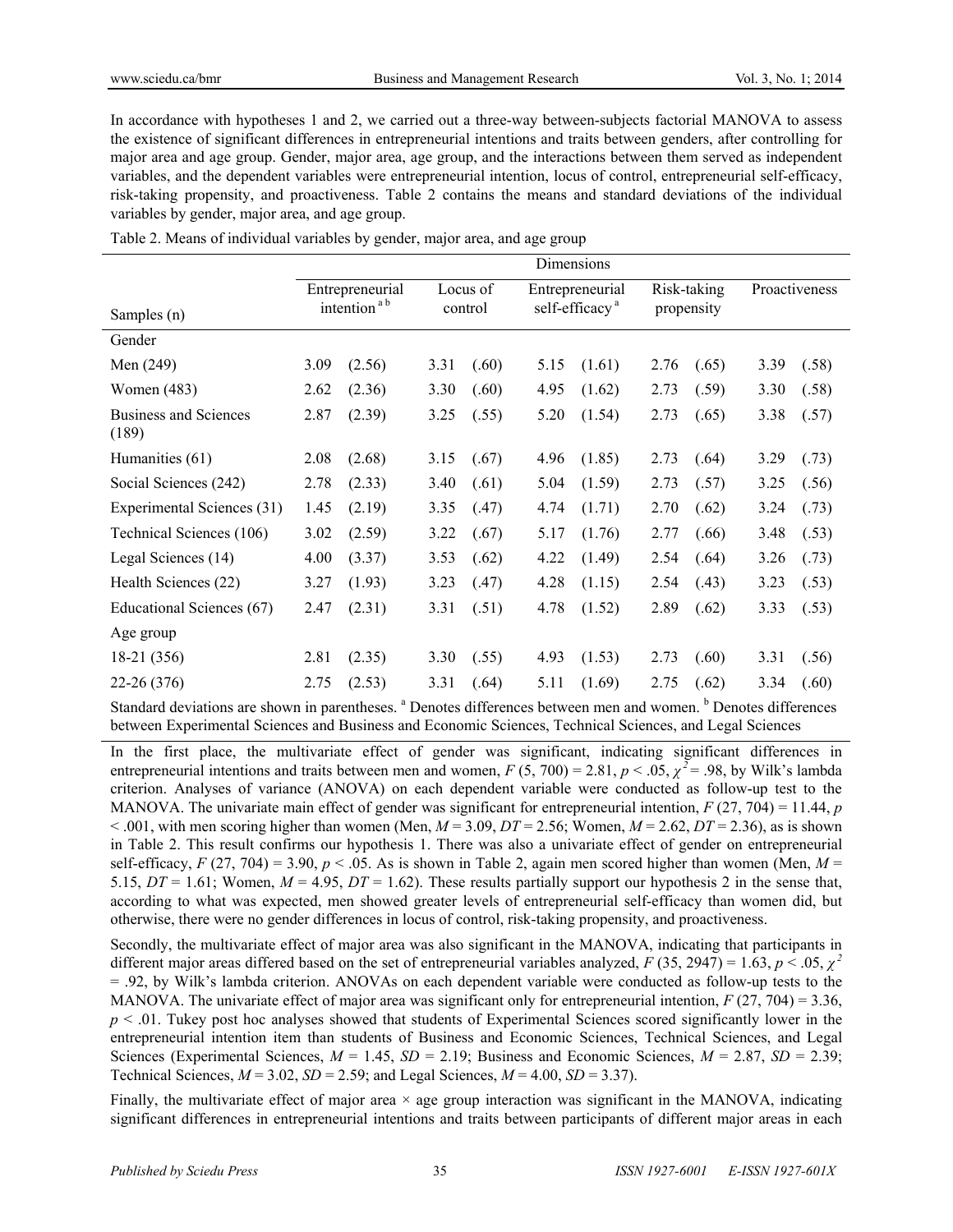age group,  $F(30, 2802) = 1.97$ ,  $p < .001$ ,  $\chi^2 = .92$ , by Wilk's lambda criterion. ANOVAs on each dependent variable were conducted as follow-up tests to the MANOVA. The univariate effect of the interaction was significant for locus of control, *F* (27, 704) = 3.60,  $p < .01$ , entrepreneurial self-efficacy, *F* (27, 704) = 2.27,  $p < .05$ , risk-taking propensity,  $F(27, 704) = 2.78$ ,  $p < .05$ , and proactiveness,  $F(27, 704) = 2.45$ ,  $p < .05$ . Tukey post hoc analyses showed a differential effect of major area on the four psychological variables between older and younger groups (18-21 vs. 22-26). In the younger group students of Business and Economic Sciences scored significantly higher in entrepreneurial self-efficacy than students of Social Sciences. Also, there were significant differences in risk-taking propensity between students of Educational Sciences and Social Sciences. And finally, students of Social Sciences showed lower levels of proactiveness than their counterparts from Technical Sciences and Business and Economic Sciences. In the group of older students, Tukey post hoc analyses showed that students of Social Sciences showed higher levels of internal locus of control than their counterparts from Business and Economic Sciences, Technical Sciences, and Humanities. These results are shown in Table 3.

|                              | Dimensions |                                                                  |      |                                               |      |                                        |      |                            |      |       |
|------------------------------|------------|------------------------------------------------------------------|------|-----------------------------------------------|------|----------------------------------------|------|----------------------------|------|-------|
| Samples                      |            | Entrepreneurial<br>Locus of<br>control <sup>a</sup><br>intention |      | Entrepreneurial<br>self-efficacy <sup>b</sup> |      | Risk-taking<br>propensity <sup>c</sup> |      | Proactiveness <sup>d</sup> |      |       |
|                              |            |                                                                  |      |                                               |      |                                        |      |                            |      |       |
| Younger group (18-21)        |            |                                                                  |      |                                               |      |                                        |      |                            |      |       |
| Business and sciences        | 2.82       | (2.47)                                                           | 3.31 | (.51)                                         | 5.25 | (1.50)                                 | 2.77 | (.61)                      | 3.41 | (.51) |
| Social Sciences              | 2.77       | (2.36)                                                           | 3.29 | (.58)                                         | 4.84 | (1.53)                                 | 2.63 | (.57)                      | 3.19 | (.59) |
| <b>Experimental Sciences</b> | 1.22       | (1.64)                                                           | 3.13 | (.56)                                         | 5.64 | (1.76)                                 | 2.47 | (.73)                      | 3.40 | (.72) |
| <b>Technical Sciences</b>    | 3.11       | (2.54)                                                           | 3.40 | (.60)                                         | 5.14 | (1.58)                                 | 2.88 | (.59)                      | 3.58 | (.52) |
| <b>Legal Sciences</b>        | 2.83       | (2.14)                                                           | 3.30 | (.60)                                         | 3.89 | (1.37)                                 | 2.31 | (.74)                      | 3.07 | (.83) |
| <b>Health Sciences</b>       | 3.27       | (1.93)                                                           | 3.23 | (.47)                                         | 4.28 | (1.15)                                 | 2.57 | (.43)                      | 3.23 | (.53) |
| <b>Educational Sciences</b>  | 2.73       | (2.17)                                                           | 3.31 | (.54)                                         | 4.59 | (1.54)                                 | 2.95 | (.62)                      | 3.28 | (.52) |
| Older group $(22-26)$        |            |                                                                  |      |                                               |      |                                        |      |                            |      |       |
| <b>Business and Sciences</b> | 2.99       | (2.34)                                                           | 3.20 | (.61)                                         | 5.17 | (1.61)                                 | 2.69 | (.70)                      | 3.35 | (.67) |
| Humanities                   | 1.98       | (2.59)                                                           | 3.13 | (.66)                                         | 4.91 | (1.82)                                 | 2.72 | (.63)                      | 3.26 | (.71) |
| Social Sciences              | 2.78       | (2.31)                                                           | 3.51 | (.62)                                         | 5.25 | (1.62)                                 | 2.84 | (.55)                      | 3.32 | (.53) |
| <b>Experimental Sciences</b> | 1.55       | (2.40)                                                           | 3.44 | (.41)                                         | 4.37 | (1.59)                                 | 2.79 | (.57)                      | 3.18 | (.74) |
| <b>Technical Sciences</b>    | 2.97       | (2.64)                                                           | 3.14 | (.70)                                         | 5.19 | (1.86)                                 | 2.72 | (.69)                      | 3.43 | (.54) |
| Legal Sciences               | 4.88       | (3.98)                                                           | 3.71 | (.61)                                         | 4.47 | (1.62)                                 | 2.72 | (.53)                      | 3.40 | (.66) |

Table 3. Means of individual variables by major area  $\times$  age group

Standard deviations are shown in parentheses. <sup>a</sup> Denotes differences between Social Sciences and Business and Economic Sciences, Technical Sciences, and Humanities in the older group (22-26). <sup>b</sup> Denotes differences between Business and Economic Sciences and Social Sciences in the younger group (18-21). <sup>c</sup> Denotes differences between Educational Sciences and Social Sciences in the younger group (18-21).<sup>d</sup> Denotes differences between Social Sciences and Business and Economic Sciences and Technical Sciences in the younger group (18-21)

# **4. Discussion**

The principal aim of this study was to account for the scarce involvement of women in entrepreneurial initiatives from a perspective of career choice. Our argument was that by explaining why men develop entrepreneurial intentions and choose entrepreneurial careers to a greater extent than women, we could offer new insights to understand the low rates of female entrepreneurship and suggest ways to foster new venture creation in women. To this end, we expected that men actually involved in career decisions would have a higher entrepreneurial intention than their female counterparts, and that such gender differences would also extend to other entrepreneurial traits, specifically, locus of control, entrepreneurial self-efficacy, risk-taking propensity, and proactiveness.

As expected, men reported a higher intention to start a business than women did. Such differences are consistent with the results of previous studies made in different countries, which have suggested a greater initiative towards self-employment in men compared to women (Wilson, Marlino, & Kickul, 2004; Zhao et al., 2005). All this evidence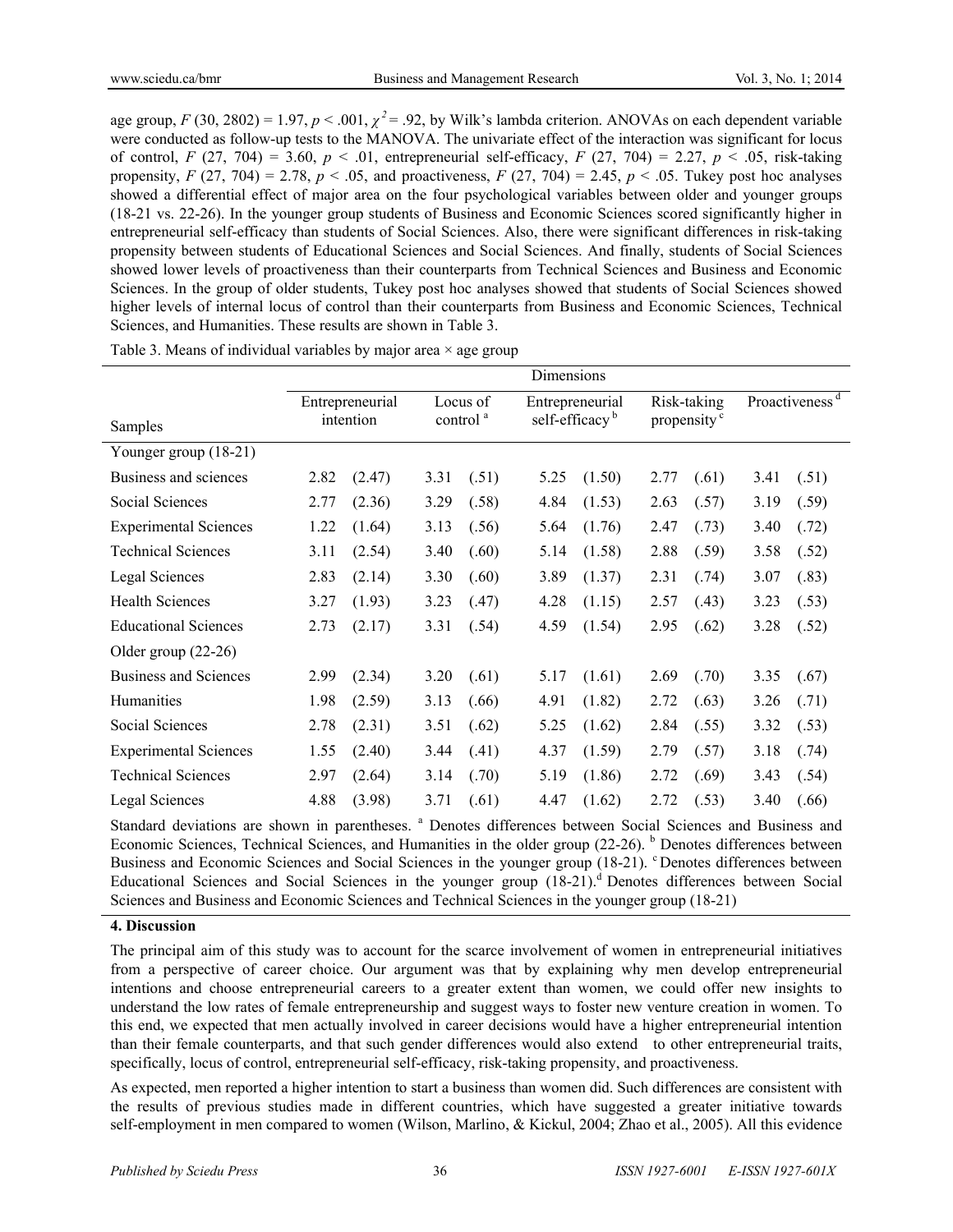supports the idea that the lower entrepreneurial activity observed in women refers not only to the verifiable creation of a new business, but that it extends to the first phase relating to career choice and the formation of intentions in this respect. This raises the need to approach the problem of scarce entrepreneurial initiatives in women from the very early stages of career choice, when the person is still weighing the different job alternatives and making decisions about them.

In the second place, our results showed parallel gender differences in entrepreneurial self-efficacy. This finding is congruent with previous studies (Costa, Terracciano, & McCrae, 2001; De Miguel, 2005) supporting the idea that women show predominantly communal/expressive traits, whereas men are higher in agentic/instrumental traits. Furthermore, this result suggests that gender stereotypes are widely established in culture, in the sense that the socialization process fosters the development of certain agentic traits, such as entrepreneurial self-efficacy, to a greater extent in men than in women.

In sum, these findings are in line with the prediction of the dual-impact model (Abele, 2000), referring to the effect of gender roles and stereotypes on the development of certain psychological characteristics involved in career choice. In our case, we found that gender affects the intention to start a business and the agentic trait of entrepreneurial self-efficacy, men feeling more efficient to create a venture and being more prone to do so than women. These results can also be explained from a person-organization fit perspective. That is to say, we can explain the development of entrepreneurial intentions as result of an accommodation between the personal characteristics of the individual and the requirements of new venture creation. Thus, people showing certain entrepreneurial traits such as entrepreneurial self-efficacy will be the most able to choose entrepreneurial careers. Since our results suggest that men are higher in this trait than women, we can explain the scarce involvement of the latter in entrepreneurial initiatives from a poor fit between their personal traits and the qualities required to create a new business.

Hence, our findings suggest a possible way of promoting self-employment in women, through entrepreneurship training programs addressed to future working women. These programs should incorporate components and activities for improving agentic characteristics such as entrepreneurial self-efficacy in women, in order to fight gender stereotypes and allow women to overcome the possible existing differences with respect to men. This, in turn, would allow them to place themselves on the same level of personal and psychological predisposition towards the creation of a new enterprise. Following Bandura's (1986) recommendations for raising self-efficacy, one might propose some basic activities on this matter including opportunities for executive mastery, modeling, verbal persuasion, and the positive interpretation of emotional and physical states. In fact, some studies suggest that mentoring is a useful initiative when starting up a new business, being psychological support as needed as formal support (Walters, McCabe, Kiellerup, & Kiellerup, 2002).

Contrary to what was expected, our results have failed to demonstrate the existence of gender differences in other agentic entrepreneurial traits, specifically locus of control, risk-taking propensity, and proactiveness. This result can be linked to other previous failures in the identification of explanatory personal indicators of gender differences in entrepreneurship. For example, Cromie (1987) did not find remarkable differences between men and women in dimensions strongly related to the entrepreneurial process, such as need for achievement, locus of control, primacy of businesses, trust, independence, and planning. Therefore, the present study joins the previous literature that offers only partial support for the suggestion that gender differences in certain psychological dimensions can be at the bottom of additional gender differences in entrepreneurial intentions. In fact, in our sample major area and age explained entrepreneurial intentions and traits much better than gender.

All this evidence points to the need to investigate more in depth and with greater control the specific role carried out by people's personal characteristics and their relation to gender in our understanding of the complex entrepreneurial phenomenon. Additionally, some authors pose the need to test other alternative hypotheses that consider the influence of certain contextual variables (fundamentally, socio-demographic, motivating, and hindering aspects of the context) and their combination with personal variables, this line of investigation being quite promising in explaining gender differences in entrepreneurship (McCelland, Swail, Bell, & Ibbotson, 2005). In this sense, it is expected that the application of this line of study to the scope of the formation of intentions towards self-employment could be more fruitful than the isolated analysis of certain personality dimensions (Sánchez, 2011, 2013).

On the other hand, while considering the possibilities of the generalization of the results, a few of the limitations of this study are worth mentioning. Perhaps the main concern is related to the use of a sample of students. This type of sample is very useful because, as was argued by some authors (Krueger et al., 2000), samples composed of students are the most appropriate for studying entrepreneurial intentions. Nevertheless, great caution should be exercised when generalizing the present results to other groups of entrepreneurs or non-students (Robinson, Stimpson, Huefner,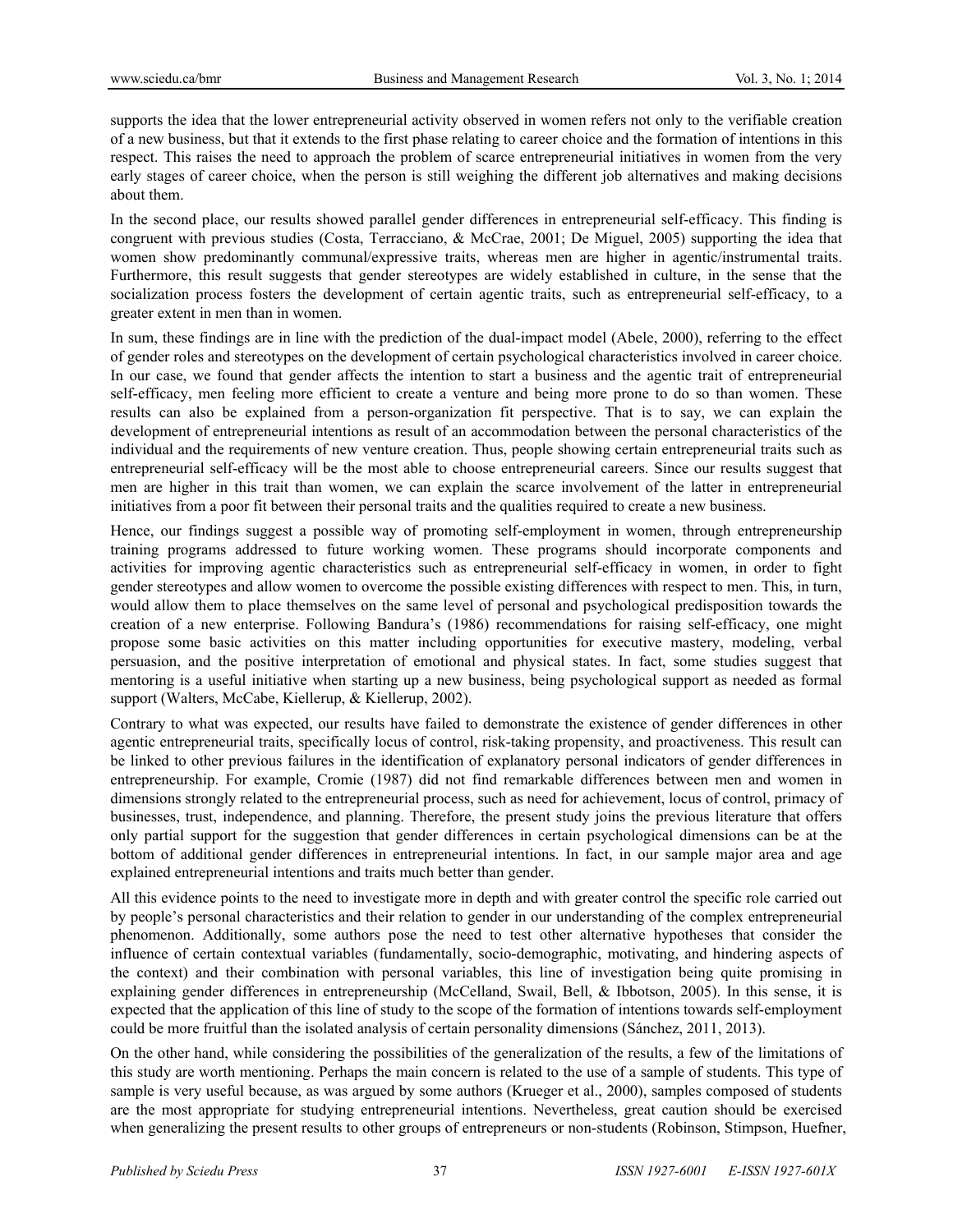& Hunt, 1991) because of the homogeneity of certain important dimensions such as age or educational level, and the scarce degree of students' initiation in the entrepreneurial process. Although they are people actually beginning to face career decisions, students are certainly not the same as entrepreneurs, and we cannot be certain if their intentions are clear and durable and that the observed gender differences can be extended to other groups of experienced entrepreneurs. Moreover, as has been seen in this study, in a sample of university students the effects of gender are easily confounded with those of major area and age, whereas using a sample of potential non-student entrepreneurs offers the possibility of avoiding the effects of such confounding variables and generalizing the results to a great extent (Castiglione, Licciardello, Sánchez, Rampullo, & Campione, 2013)

Secondly, we based our hypothesis on the assumption that gender roles and stereotypes lead to distinctive psychological traits in men and women, but we did not include in our study measures of gender roles or stereotypes. Future research should fill this gap and prove empirically this premise and its implications in career choice. Another problem is the use of a single item to measure the intention to start a business. Although research about intentions has often used single-item measures, multiple items would reduce measurement error and increase the reliability and validity of the measure, and thus of the research (Krueger et al., 2000). Furthermore, the present findings are based on self-reports by participants and, as such, they are subject to the potential errors and biases associated with such data. Finally, the sample was also drawn only from Spain, and thus caution should be taken when generalizing the results to other countries. Clearly, more research would be helpful in order to expand our sample.

Based on these limitations, future research is needed to analyze gender differences in entrepreneurial intentions and their antecedents using more appropriate methodologies, including more reliable entrepreneurial samples and experimental designs based on simulations and laboratory experiments. On the other hand, there is a general need for longitudinal studies in entrepreneurship, in order to examine the relationship between entrepreneurial intentions and behavior over time and the evolution of gender differences throughout the whole entrepreneurial sequence. Finally, cross-cultural studies will be helpful in order to replicate our findings in other countries and suggest the role of culture and its relationship with individual traits in explaining gender differences in entrepreneurial intentions and behaviors.

#### **References**

- Abele, A. E. (2000). A dual-impact model of gender and career-related processes. In T. Eckes & H. M. Trautner (Eds.), *The developmental social psychology of gender* (pp. 361-388). Mahwah, NJ: Lawrence Erlbaum associates.
- Ajzen, I. (1991). The theory of planned behavior. *Organizational Behavior & Human Decision Processes, 50*, 179-211. http://dx.doi.org/10.1016/0749-5978(91)90020-T
- Allen, I. E., Langowitz, N., & Minniti, M. (2006). *Global Entrepreneurship Monitor. 2006 report on women and entrepreneurship*. Babson Park, MA and London, UK: Babson College and London Business School.
- Bandura, A. (1986). *The social foundations of thought and action*. Englewood Cliffs, NJ: Prentice Hall
- Brindley, C. (2005). Barriers to women achieving their entrepreneurial potential. Women and risk. International *Journal of Entrepreneurial Behaviour & Research*, *11*(2), 144-161. http://dx.doi.org/10.1108/13552550510590554
- Bruni, A., Gherardi, S., & Poggio, B. (2004). Entrepreneur-mentality, gender and the study of women entrepreneurs. *Journal of Organizational Change Management, 17*(3), 256-268. http://dx.doi.org/10.1108/09534810410538315
- Cable, D. M., & Judge, T. A. (1996). Person-organization fit, job choice decisions, and organizational entry. *Organizational behavior and Human Decision Processes¸ 67*(3), 294-311. http://dx.doi.org/10.1006/obhd.1996.0081
- Castiglione, C., Licciardello, O. Sánchez, J.C., Rampullo, A., & Campione, C. (2013). Liquid modernity and entrepreneurship orientation in university students. *Procedia - Social and Behavioral Sciences 84,* 1250 – 1254. http://dx.doi.org/10.1016/j.sbspro.2013.06.738.
- Costa, P. T., Terracciano, A., & McCrae, R. R. (2001). Gender differences in personality traits across cultures: Robust and surprising findings. *Journal of Personality and Social Psychology, 81*(2), 322-331. http://dx.doi.org/10.1037/0022-3514.81.2.322
- Crant, J. M. (1996). The proactive personality scale as a predictor of entrepreneurial intentions. *Journal of Small Business Management, 34*(3), 42-49.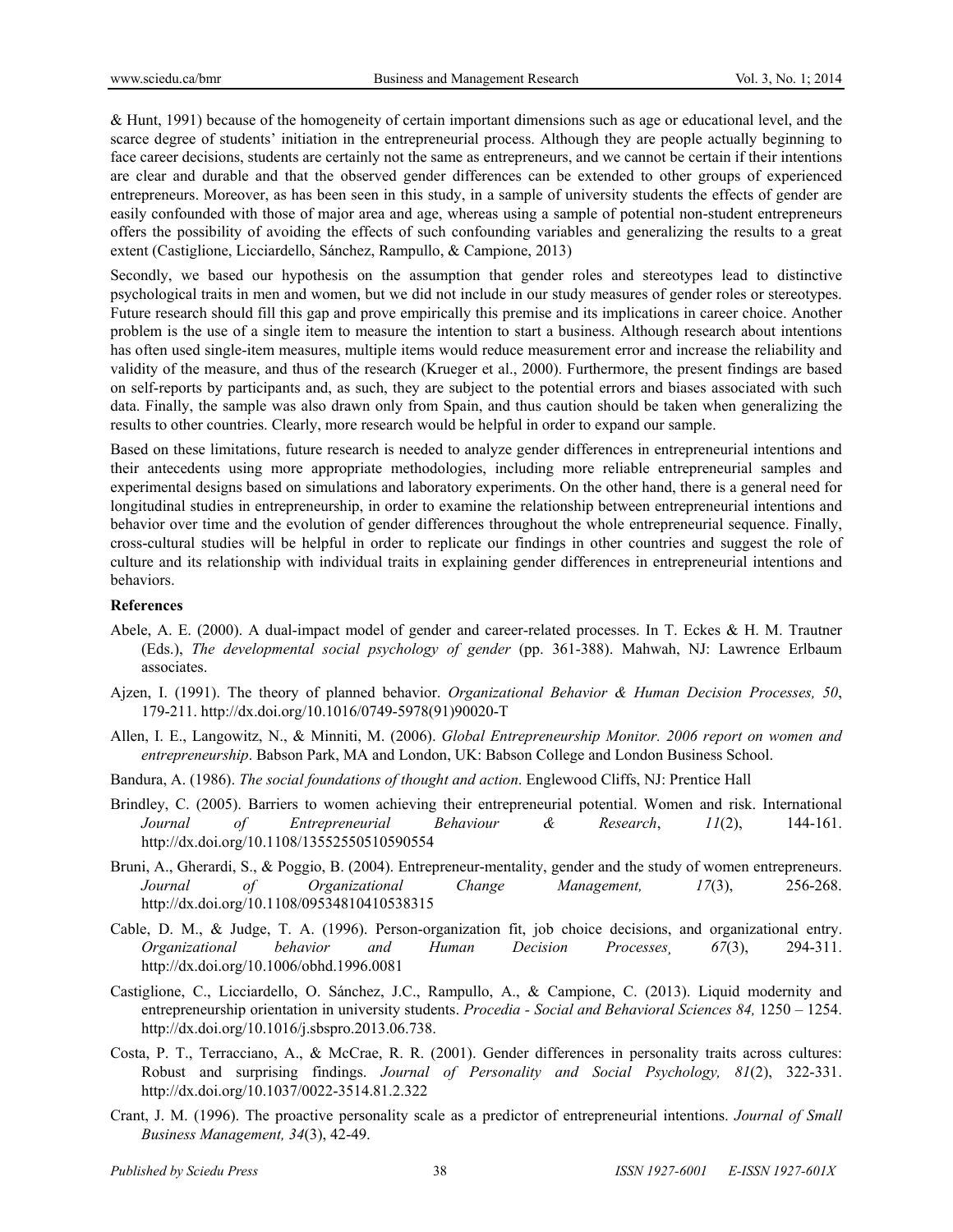- Cromie, S. (1987). Motivations of aspiring male and female entrepreneurs. *Journal of Occupational Behaviour, 8*(3), 251-261. http://dx.doi.org/10.1002/job.4030080306
- De Miguel, A. (2005). Diferencias de edad y género en el NEO-PI-R en dos muestras con distinto nivel académico. *International Journal of Psychology and Psychological Therapy, 1*(1), 13-31.
- De Noble, A. F., Jung, J., & Ehrlich, S. B. (1999). Entrepreneurial self-efficacy: The development of a measure and its relationship to entrepreneurial action. In P. D. Reynolds, W. D. Bygrave, S. Manigart, C. M. Manson, G. D. Meyer, H. J. Sapienza, & K. S. Shaver (Eds.), *Frontiers of Entrepreneurship Research-1999* (pp 73-87). Wellesley, MA: Babson College.
- Ehrhart, K. H. (2006). Job characteristic beliefs and personality as antecedents of subjective person-job fit. *Journal of Business and Psychology, 21*(2), 193-226. http://dx.doi.org/10.1007/s10869-006-9025-6
- Hoffman, D. L., Novak, T. P., & Schlosser, A. (2003). Consumer attitudes toward software filters and online content ratings: A policy analysis. *Journal of Public Policy and Marketing, 22*(1), 41-57. http://dx.doi.org/10.1509/jppm.22.1.41.17628
- Jome, L. M., Donahue, M. P., & Siegel, L. A. (2006). Working in the uncharted technology frontier: Characteristics of women web entrepreneurs. *Journal of Business and Psychology, 21*(1), 127-147. http://dx.doi.org/10.1007/s10869-005-9019-9
- Justo, R., Cruz, C., De Castro, J., & Coduras, A. (2005). *Entrepreneur's perception of success: Is there really a gender divide?* Paper presented at the RENT XIX Conference- Research in Entrepreneurship and Small Business, Napoles, Italia.
- Krueger, N. F. (1993). The impact of prior entrepreneurial exposure on perceptions of new venture feasibility and desirability. *Entrepreneurship Theory and Practice, 18*(1), 5-21.
- Krueger, N. F.(2000). The cognitive infrastructure of opportunity emergence. *Entrepreneurship Theory and Practice, 24*(3), 5-23.
- Krueger, N., & Brazeal, D. (1994). Entrepreneurial potential and potential entrepreneurs. *Entrepreneurship Theory and Practice, 18*(1), 91-104.
- Krueger, N. F., & Dickson, P. R. (1994). How believing in ourselves increases risk taking: Perceived self-efficacy and opportunity recognition. *Decision Sciences, 25*(3), 385-400. http://dx.doi.org/10.1111/j.1540-5915.1994.tb01849.x
- Krueger, N. F., Reilly, M. D., & Carsrud, A. L. (2000). Competing models of entrepreneurial intentions. *Journal of Business Venturing, 15*(5-6), 411-432. http://dx.doi.org/10.1016/S0883-9026(98)00033-0
- Lüthje, C., & Franke, N. (2003). The "making" of an entrepreneur: Testing a model of entrepreneurial intent among engineering students at MIT. *R&D Management, 33*(2), 135-147.http://dx.doi.org/10.1111/1467-9310.00288
- McClelland, E., Swail, J., Bell, J., & Ibbotson, P. (2005). Following the pathway of female entrepreneurs. A six country investigation. *International Journal of Entrepreneurial Behaviour & Research, 11*(2), 84-107. http://dx.doi.org/10.1108/13552550510590527
- Robinson, P. B., Stimpson, D. V., Huefner, J. C., & Hunt, H. K. (1991). An attitude approach to the prediction of entrepreneurship. *Entrepreneurship Theory and Practice, 9*(4), 13-31.
- Rohrmann, B. (1997). Risk Orientation Questionnaire: Attitudes towards risk decisions (pre-test version). Non-published manuscript, University of Melbourne, Melbourne, Australia.
- Sánchez, J.C. (2011). University training for entrepreneurial competencies: Its impact on intention of venture creation. *International Entrepreneurship Management Journal*, *7* (239–254). http://dx.doi.org/10.1007/s11365-010-0156-x.
- Sánchez, J.C. (2013). The Impact of an Entrepreneurship Education Program on Entrepreneurial Competencies and Intention. *Journal of Small Business Management, 51*(3), 447–465. http://dx.doi.org/10.1111/jsbm.12025.
- Sánchez, J. C., Lanero, A., & Yurrebaso, A. (2005). Variables determinantes de la intención emprendedora en el contexto universitario. *Revista de Psicología Social Aplicada, 15*(1), 37-60.
- Sánchez, J.C., & Licciardello, O. (2012). Gender differences and attitudes in entrepreneurial intentions: the role of career choice. *Journal of Women's Entrepreneurship and Education, 1-2,* 7-27.